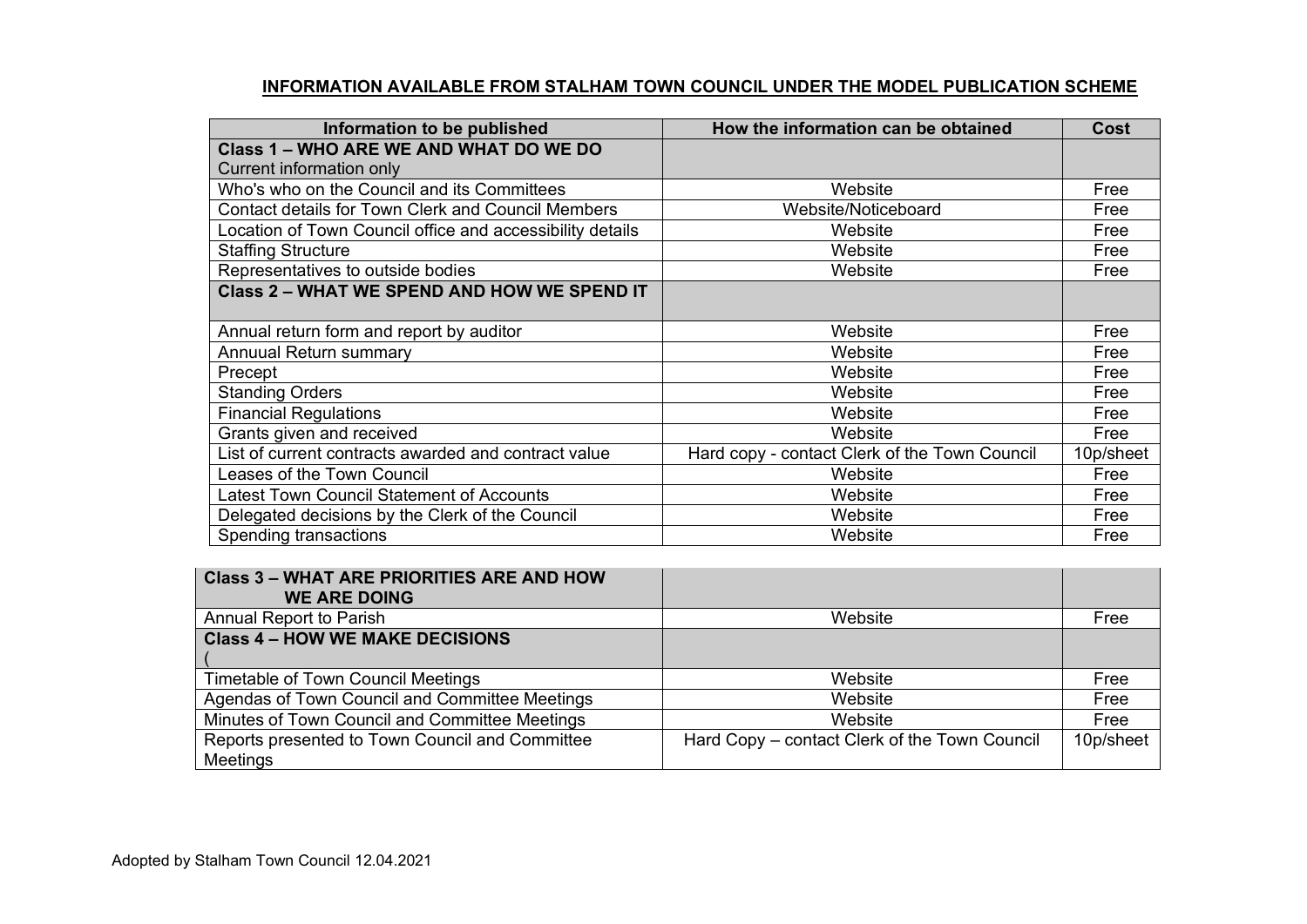| Responses to Consultation papers                  | Hard copy - contact Clerk of the Town Council              | 10p/sheet    |
|---------------------------------------------------|------------------------------------------------------------|--------------|
| Response to Planning Applications                 | Hard copy - contact Clerk of the Town Council              | 10p/sheet    |
| Bye-laws                                          | Hard copy – contact Clerk of the Town Council              | 10/sheet     |
| <b>Class 5 - OUR POLICIES AND PROCEDURES</b>      |                                                            |              |
| Current information only                          |                                                            |              |
| <b>Standing Orders</b>                            | Website                                                    | Free         |
| Committee and Working Groups Terms of Reference   | Website                                                    | Free         |
| Delegated authority in respect of officers        | Website                                                    | Free         |
| Code of Conduct                                   | Website                                                    | Free         |
| Equality and diversity policy                     | Website                                                    | Free         |
| Health and safety policy                          | Website                                                    |              |
| <b>Complaints procedures</b>                      | Website                                                    |              |
| Records management policies                       | Website                                                    | Free         |
| Schedule of fees and charges                      | Website                                                    | Free         |
| <b>Publication scheme</b>                         | Website                                                    | Free         |
| <b>Training Statement of Intent</b>               | Website                                                    | Free         |
| <b>Risk assessment</b>                            | Website                                                    | Free         |
| <b>Financial regulations</b>                      | Website                                                    | Free         |
|                                                   |                                                            |              |
| <b>Class 6 - LISTS AND REGISTERS</b>              |                                                            |              |
| Currently maintained lists and registers only     |                                                            |              |
| <b>Assets Register</b>                            | Website                                                    | Free         |
| Register of members' interests                    | <b>District Council Website</b>                            |              |
| Register of gifts and hospitality                 | Hard copy - contact Clerk of the Town Council              | 10p/sheet    |
| <b>Class 7 - SERVICES WE OFFER</b>                |                                                            |              |
|                                                   |                                                            |              |
| Burial Ground and closed churchyards              | Website                                                    | Free<br>Free |
| Parks, playing fields and recreational facilities | Website                                                    |              |
| Allotments terms of tenancy                       | Website                                                    | Free         |
| Allotment waiting list                            | Hard copy - contact Clerk of the Town Council<br>10p/sheet |              |